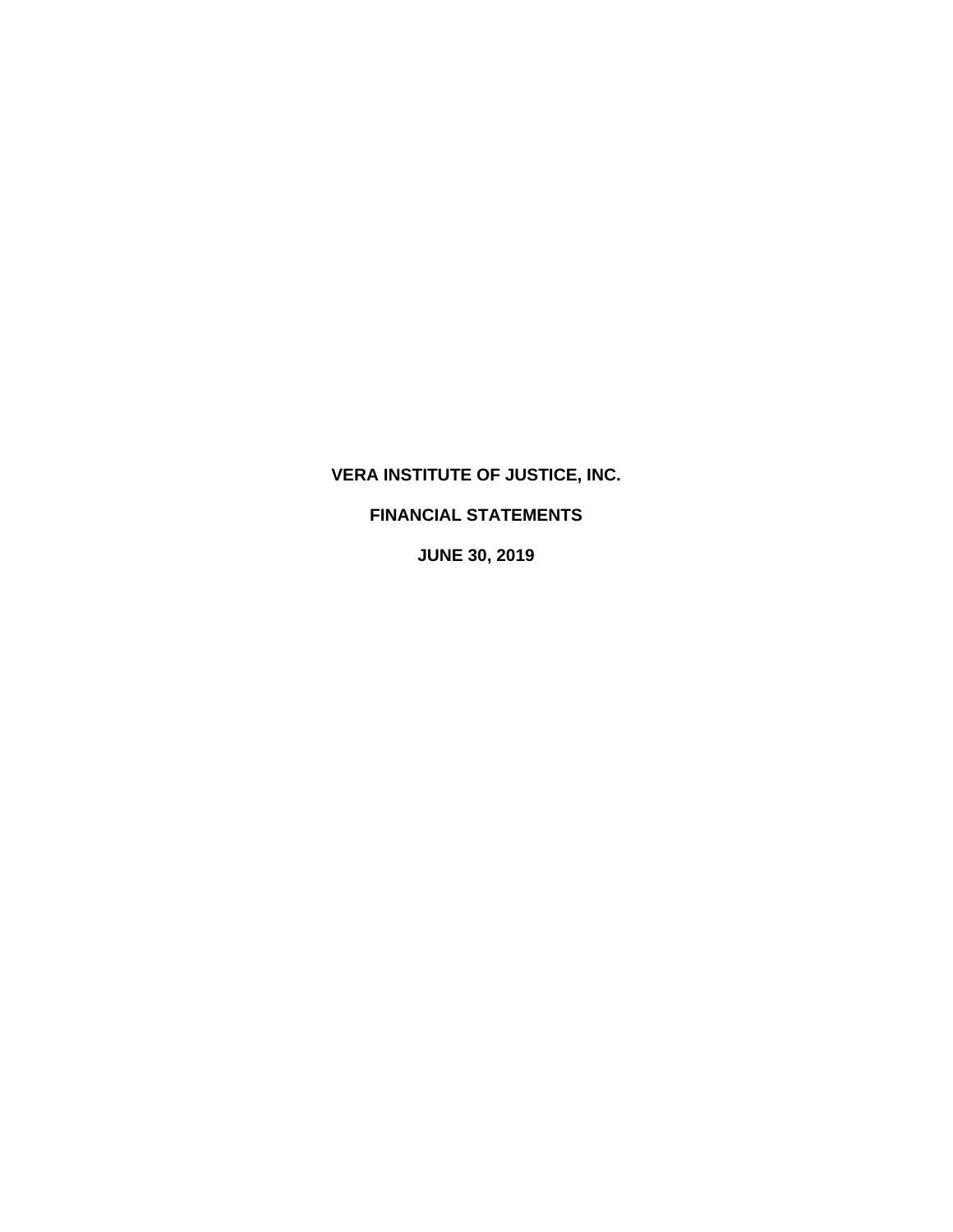# VERA INSTITUTE OF JUSTICE, INC.

# **CONTENTS**

|                                                                      | Page    |
|----------------------------------------------------------------------|---------|
| Independent Auditors' Report                                         | $1 - 2$ |
| <b>Financial Statements</b>                                          |         |
| Statement of Financial Position at June 30, 2019                     | 3       |
| Statement of Activities for the Year Ended June 30, 2019             | 4       |
| Statement of Functional Expenses for the Year Ended<br>June 30, 2019 | 5       |
| Statement of Cash Flows for the Year Ended June 30, 2019             | 6       |
| <b>Notes to Financial Statements</b>                                 | 7-19    |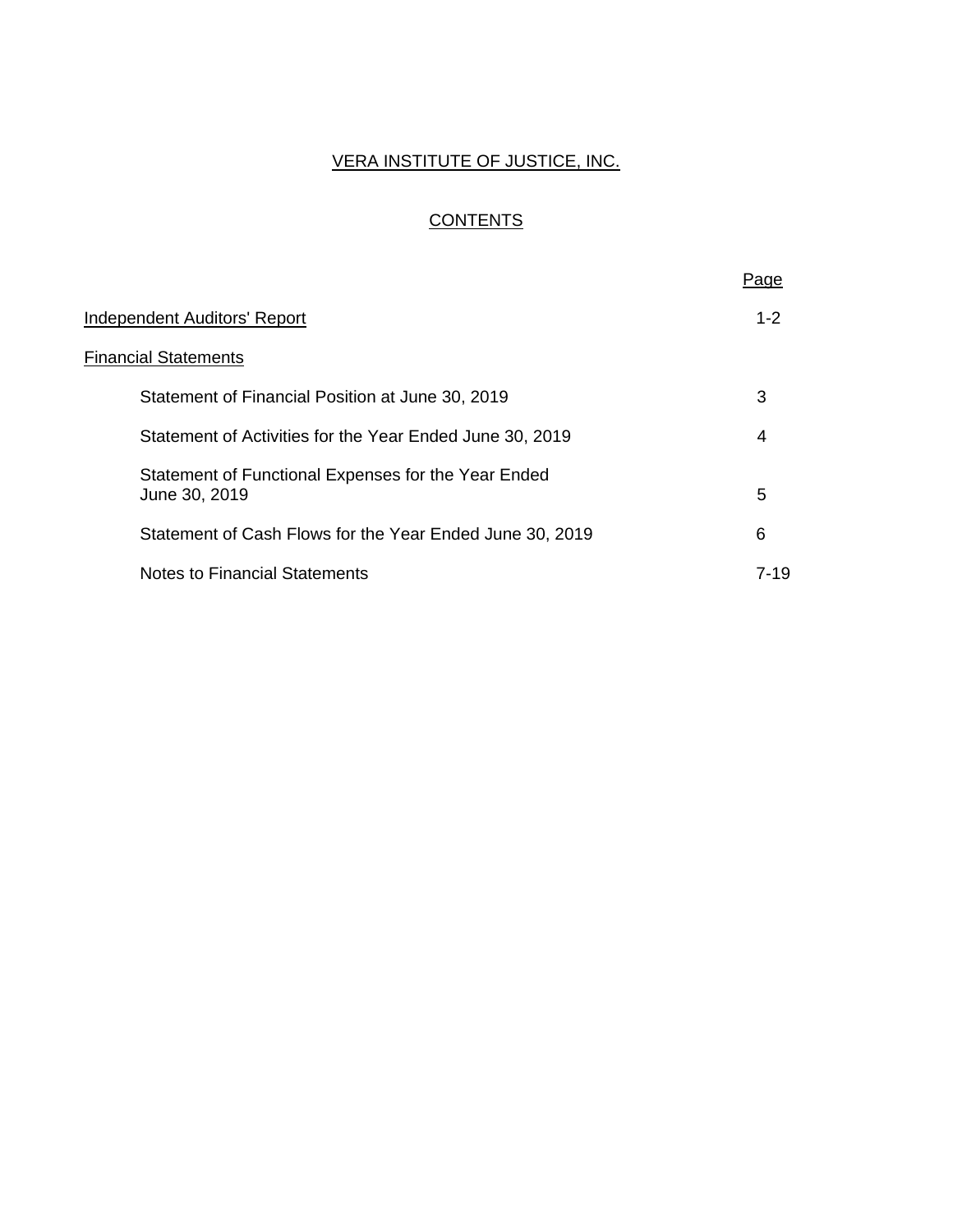

Accountants and Success Consultants®



Accounting, Auditing, Tax, Litigation Support, Valuation, Management & Technology Consulting

## INDEPENDENT AUDITORS' REPORT

To The Board of Trustees Vera Institute of Justice, Inc. New York, New York

## **Report on the Financial Statements**

We have audited the accompanying financial statements of Vera Institute of Justice, Inc., which comprise the statement of financial position at June 30, 2019, and the related statements of activities, functional expenses, and cash flows for the year then ended, and the related notes to the financial statements.

## **Management's Responsibility for the Financial Statements**

Management is responsible for the preparation and fair presentation of these financial statements in accordance with accounting principles generally accepted in the United States of America; this includes the design, implementation, and maintenance of internal control relevant to the preparation and fair presentation of financial statements that are free from material misstatement, whether due to fraud or error.

#### **Auditors' Responsibility**

Our responsibility is to express an opinion on these financial statements based on our audit. We conducted our audit in accordance with auditing standards generally accepted in the United States of America. Those standards require that we plan and perform the audit to obtain reasonable assurance about whether the financial statements are free from material misstatement.

An audit involves performing procedures to obtain audit evidence about the amounts and disclosures in the financial statements. The procedures selected depend on the auditor's judgment, including the assessment of the risks of material misstatement of the financial statements, whether due to fraud or error. In making those risk assessments, the auditor considers internal control relevant to the entity's preparation and fair presentation of the financial statements in order to design audit procedures that are appropriate in the circumstances, but not for the purpose of expressing an opinion on the effectiveness of the entity's internal control. Accordingly, we express no such opinion. An audit also includes evaluating the appropriateness of accounting policies used and the reasonableness of significant accounting estimates made by management, as well as evaluating the overall presentation of the financial statements.

We believe that the audit evidence we have obtained is sufficient and appropriate to provide a basis for our audit opinion.

www.grassicpas.com

1

An Independent Firm Associated with Moore Stephens International Limited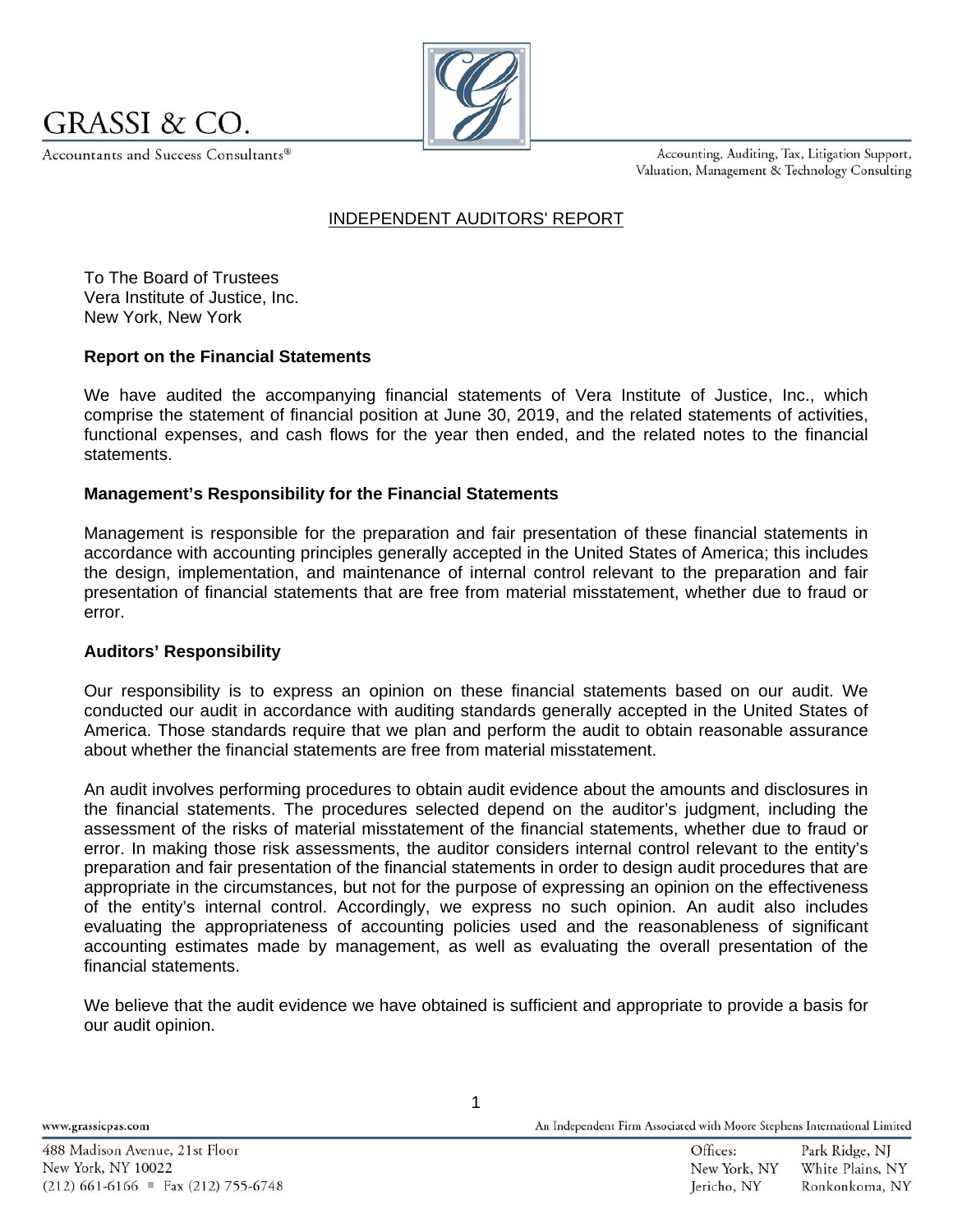## **Opinion**

In our opinion, the financial statements referred to above present fairly, in all material respects, the financial position of Vera Institute of Justice, Inc. at June 30, 2019, and the changes in its net assets and its cash flows for the year then ended in accordance with accounting principles generally accepted in the United States of America.

## **Emphasis of Matter**

As discussed in Note 2 to the financial statements, Vera Institute of Justice, Inc. adopted Financial Accounting Standards Board ("FASB") Accounting Standards Update ("ASU") No. 2016-14. Our opinion is not modified with respect to this matter.

Grassic Co, CPAS, P.C.

GRASSI & CO., CPAs, P.C.

New York, New York January 6, 2020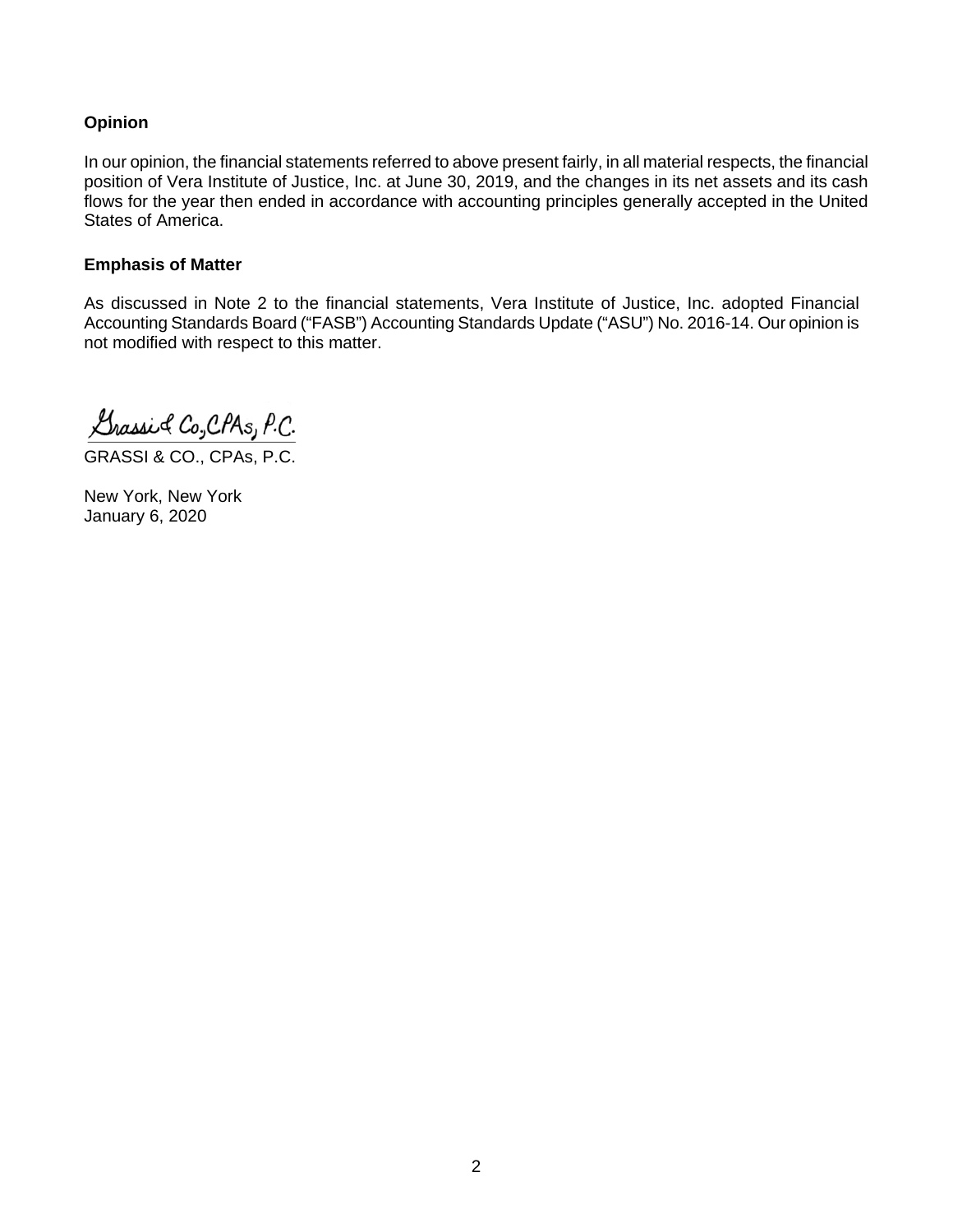## VERA INSTITUTE OF JUSTICE, INC. STATEMENT OF FINANCIAL POSITION JUNE 30, 2019

## ASSETS

| Cash and cash equivalents                     | \$<br>25,975,210  |
|-----------------------------------------------|-------------------|
| Investments                                   | 32,693,316        |
| Grants and contracts receivable, net          | 21,683,405        |
| Contributions receivable, net                 | 18,063,075        |
| Prepaid expenses and other assets             | 1,092,562         |
| Fixed assets, net                             | 1,834,380         |
| <b>TOTAL ASSETS</b>                           | \$<br>101,341,948 |
| <b>LIABILITIES AND NET ASSETS</b>             |                   |
|                                               |                   |
| <b>LIABILITIES:</b>                           |                   |
| Accounts payable and accrued expenses         | \$<br>21,133,320  |
| Accrued salaries and related benefits payable | 1,131,475         |
| Deferred rent                                 | 805,969           |
| Advances from government agencies             | 20,000            |
|                                               |                   |
| <b>TOTAL LIABILITIES</b>                      | 23,090,764        |
| <b>COMMITMENTS AND CONTINGENCIES</b>          |                   |
| <b>NET ASSETS:</b>                            |                   |
| Without donor restrictions:                   |                   |
| Operating                                     | 21,798,526        |
| Board designated                              | 26,761,719        |
| Total without donor restrictions              | 48,560,245        |
|                                               |                   |
| With donor restrictions:                      |                   |
| Purpose restricted                            | 28,773,939        |
| Endowment                                     | 917,000           |
| Total with donor restrictions                 | 29,690,939        |
|                                               |                   |
| <b>TOTAL NET ASSETS</b>                       | 78,251,184        |
| TOTAL LIABILITIES AND NET ASSETS              | \$<br>101,341,948 |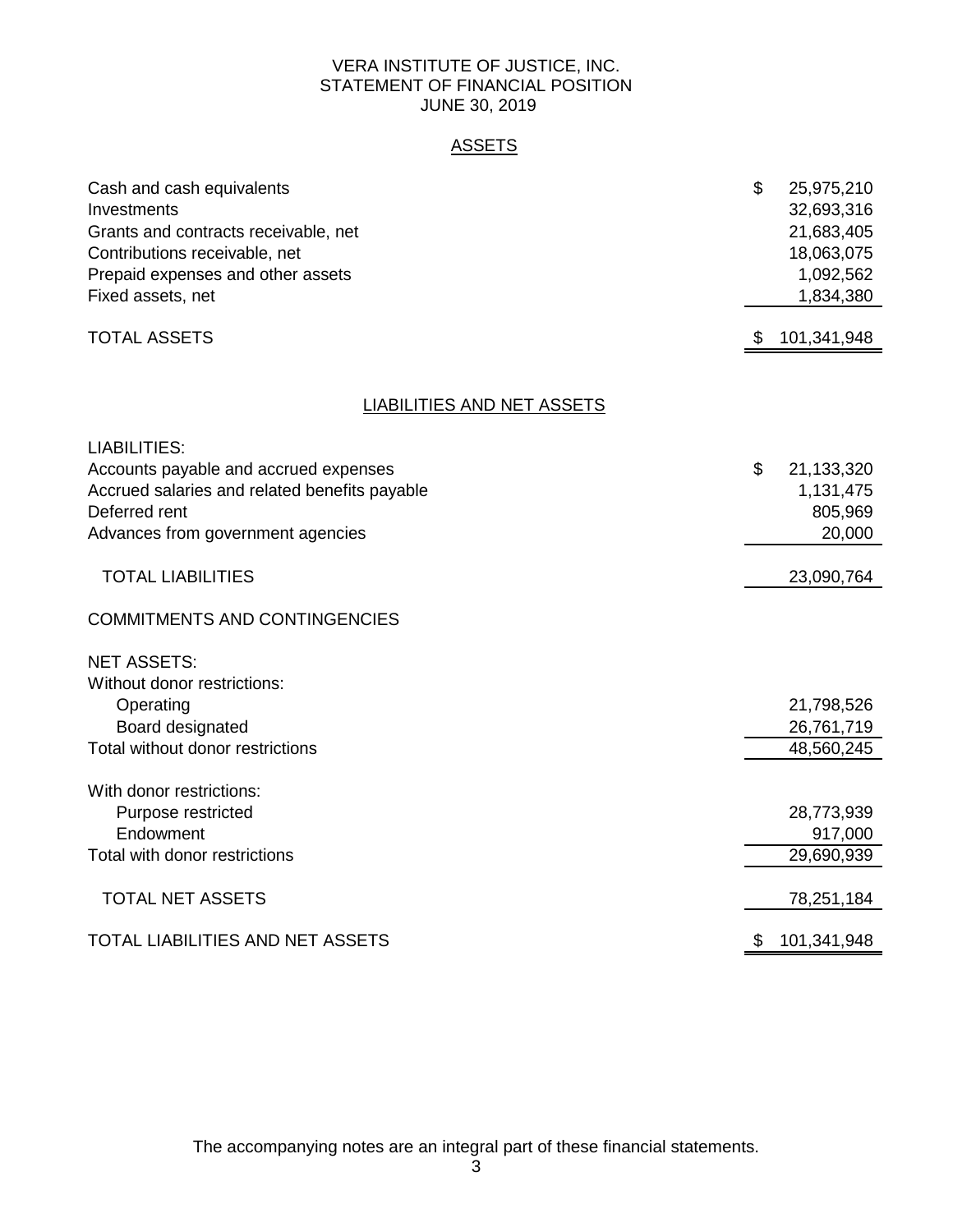## VERA INSTITUTE OFJUSTICE, INC. STATEMENT OF ACTIVITIES FOR THE YEAR ENDED JUNE 30, 2019

|                                           |                                             |             |                       | With Donor Restrictions |               |                |             |
|-------------------------------------------|---------------------------------------------|-------------|-----------------------|-------------------------|---------------|----------------|-------------|
|                                           | <b>Without Donor</b><br><b>Restrictions</b> |             | Purpose<br>Restricted |                         | Endowment     | Total          | Total       |
| Operating revenue and other support:      |                                             |             |                       |                         |               |                |             |
| Government grants, contracts and fees     | \$                                          | 112,753,018 | \$                    |                         | \$            | \$             | 112,753,018 |
| Contributions                             |                                             | 6,409,677   |                       | 15,757,906              | 333,000       | 16,090,906     | 22,500,583  |
| Special events                            |                                             | 1,130,299   |                       |                         |               |                | 1,130,299   |
| Miscellaneous revenue                     |                                             | 335,610     |                       |                         |               |                | 335,610     |
| Net assets released from restrictions     |                                             | 17,176,045  |                       | (17, 176, 045)          |               | (17, 176, 045) |             |
| Total operating revenue and other support |                                             | 137,804,649 |                       | (1,418,139)             | 333,000       | (1,085,139)    | 136,719,510 |
| Operating expenses:                       |                                             |             |                       |                         |               |                |             |
| <b>Program Services</b>                   |                                             | 118,534,906 |                       |                         |               |                | 118,534,906 |
| <b>Supporting Services:</b>               |                                             |             |                       |                         |               |                |             |
| Management and general                    |                                             | 10,327,390  |                       |                         |               |                | 10,327,390  |
| Fundraising                               |                                             | 1,453,934   |                       |                         |               |                | 1,453,934   |
| Total operating expenses                  |                                             | 130,316,230 |                       |                         |               |                | 130,316,230 |
| Excess of operating revenue and           |                                             |             |                       |                         |               |                |             |
| other support over operating expenses     |                                             | 7,488,419   |                       | (1,418,139)             | 333,000       | (1,085,139)    | 6,403,280   |
| Investment income, net                    |                                             | 2,459,891   |                       |                         |               |                | 2,459,891   |
| Change in net assets                      |                                             | 9,948,310   |                       | (1,418,139)             | 333,000       | (1,085,139)    | 8,863,171   |
| Net assets, beginning of year             |                                             | 38,611,935  |                       | 30,192,078              | 584,000       | 30,776,078     | 69,388,013  |
| Net assets, end of year                   | ა                                           | 48,560,245  | P.                    | 28,773,939              | \$<br>917,000 | 29,690,939     | 78,251,184  |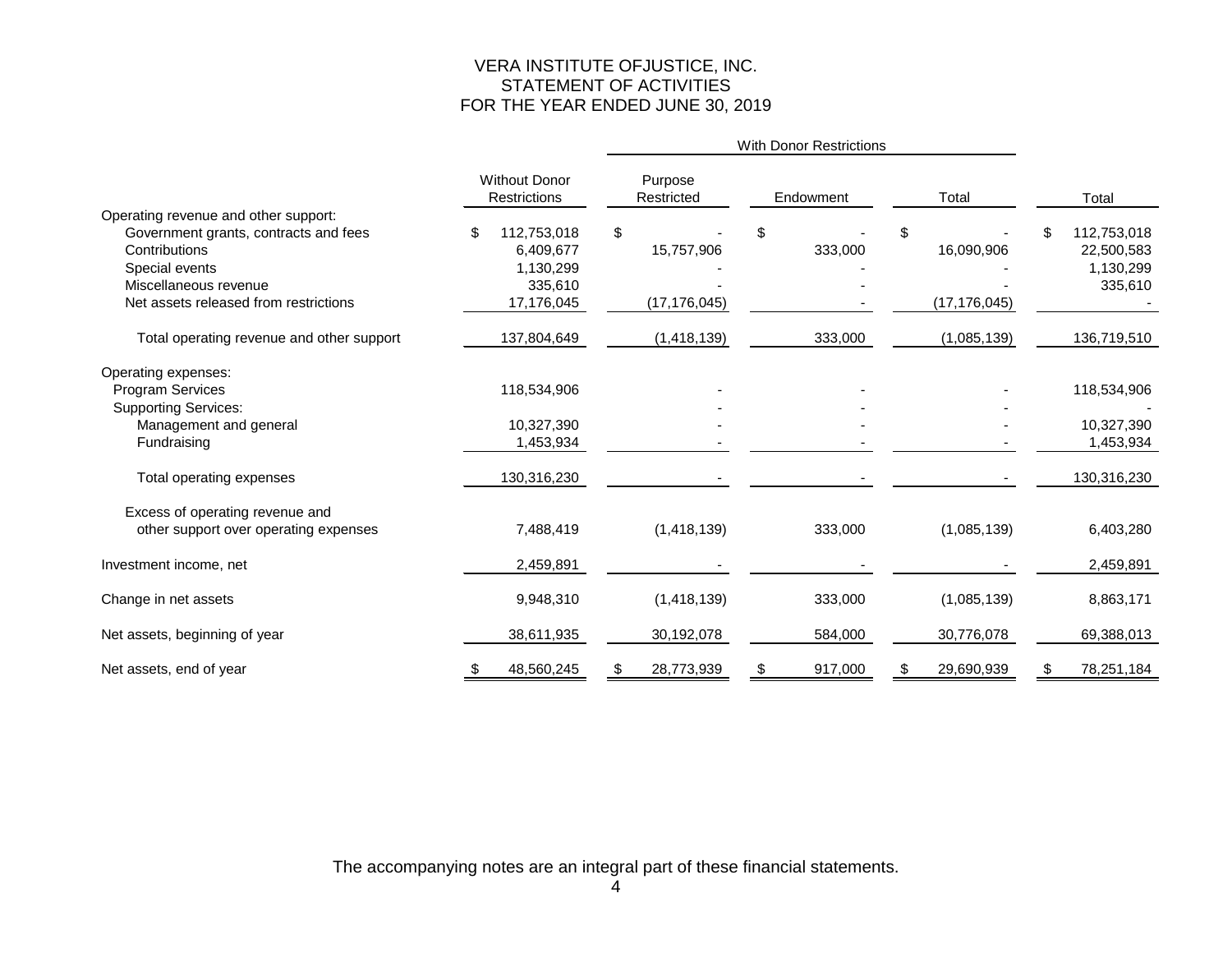## VERA INSTITUTE OFJUSTICE, INC. STATEMENT OF FUNCTIONAL EXPENSES FOR THE YEAR ENDED JUNE 30, 2019

|                                       | Program Services |                           |    |                         |       | <b>Supporting Services</b> |                           |            |             |           |       |            |                  |
|---------------------------------------|------------------|---------------------------|----|-------------------------|-------|----------------------------|---------------------------|------------|-------------|-----------|-------|------------|------------------|
|                                       |                  | Demonstration<br>Projects |    | Centers and<br>Programs | Total |                            | Management and<br>General |            | Fundraising |           | Total |            | Total            |
| Salaries and related expenses:        |                  |                           |    |                         |       |                            |                           |            |             |           |       |            |                  |
| <b>Salaries</b>                       | \$               | 1,489,242                 | \$ | 12,766,872              | \$    | 14,256,114                 | \$                        | 3,914,706  | \$          | 540,855   | \$    | 4,455,561  | \$<br>18,711,675 |
| Fringe benefits                       |                  | 436,461                   |    | 3,285,290               |       | 3,721,751                  |                           | 1,036,079  |             | 105,328   |       | 1,141,407  | 4,863,158        |
| Total                                 |                  | ,925,703                  |    | 16,052,162              |       | 17,977,865                 |                           | 4,950,785  |             | 646,183   |       | 5,596,968  | 23,574,833       |
| Subcontracts and pass-through funding |                  | 7,737                     |    | 89,262,660              |       | 89,270,397                 |                           |            |             |           |       |            | 89,270,397       |
| Consultants                           |                  | 52,850                    |    | 6,161,997               |       | 6,214,847                  |                           | 1,414,361  |             | 263,413   |       | 1,677,774  | 7,892,621        |
| Professional fees                     |                  | 509                       |    | 139,723                 |       | 140,232                    |                           | 446,039    |             | 10,925    |       | 456,964    | 597,196          |
| Occupancy                             |                  | ,399                      |    | 1,819,974               |       | 1,821,373                  |                           | 933,086    |             | 18,241    |       | 951,327    | 2,772,700        |
| Equipment expense and rentals         |                  | 20,398                    |    | 70,489                  |       | 90,887                     |                           | 571,244    |             |           |       | 571,244    | 662,131          |
| Office expenses                       |                  | 30,107                    |    | 287,049                 |       | 317,156                    |                           | 497,747    |             | 64,136    |       | 561,883    | 879,039          |
| Insurance                             |                  | 14,341                    |    | 23                      |       | 14,364                     |                           | 158,059    |             |           |       | 158,059    | 172,423          |
| Travel                                |                  | 16,548                    |    | 2,308,044               |       | 2,324,592                  |                           | 538,798    |             | 391,823   |       | 930,621    | 3,255,213        |
| Bad debt expense                      |                  |                           |    | 17,937                  |       | 17,937                     |                           |            |             |           |       |            | 17,937           |
| Depreciation and amortization         |                  |                           |    |                         |       |                            |                           | 200,555    |             |           |       | 200,555    | 200,555          |
| Training                              |                  | 275                       |    | 17,216                  |       | 17,491                     |                           | 98,150     |             | 1,926     |       | 100,076    | 117,567          |
| Miscellaneous expense                 |                  | 2,932                     |    | 324,833                 |       | 327,765                    |                           | 518,566    |             | 57,287    |       | 575,853    | 903,618          |
| Total                                 |                  | 2,072,799                 |    | 116,462,107             | \$.   | 118,534,906                |                           | 10,327,390 |             | 1,453,934 |       | 11,781,324 | 130,316,230      |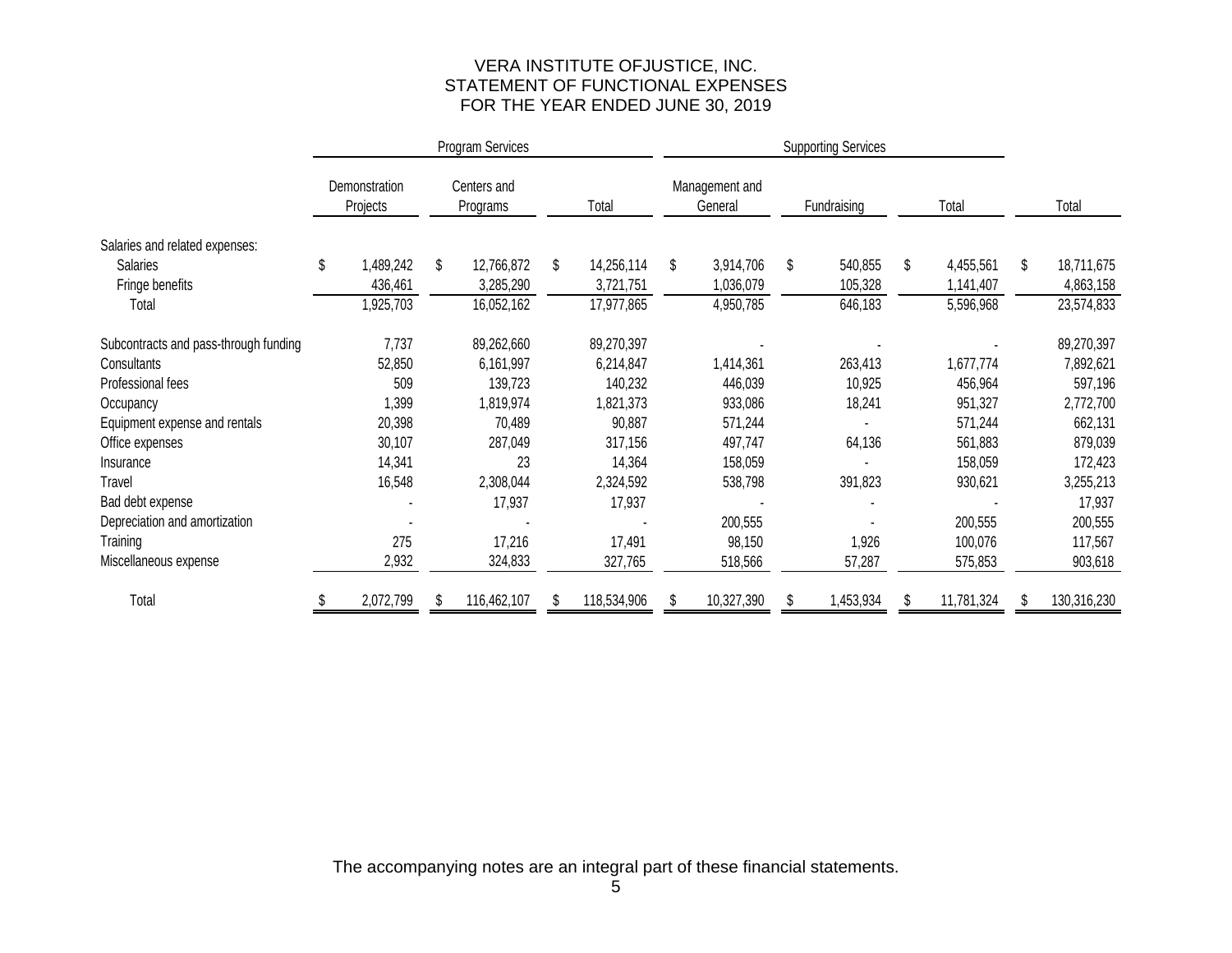## VERA INSTITUTE OF JUSTICE, INC. STATEMENT OF CASH FLOWS FOR THE YEAR ENDED JUNE 30, 2019

| <b>CASH FLOWS FROM OPERATING ACTIVITIES:</b>     |                  |
|--------------------------------------------------|------------------|
| Change in net assets                             | \$<br>8,863,171  |
| Adjustments to reconcile change in net assets to |                  |
| net cash provided by operating activities:       |                  |
| Depreciation and amortization                    | 200,555          |
| Bad debt expense                                 | 17,937           |
| Deferred rent                                    | 139,056          |
| Net realized and unrealized gains on investments | (1,613,697)      |
| <b>Endowment contributions</b>                   | (333,000)        |
| Amortization of discount pledge receivable       | (410, 441)       |
| Changes in Assets (Increase) Decrease:           |                  |
| Grants and contracts receivable                  | (5, 103, 110)    |
| Contributions receivable                         | 4,853,010        |
| Prepaid expenses and other assets                | (478, 028)       |
| Changes in Liabilities Increase (Decrease):      |                  |
| Accounts payable and accrued expenses            | 8,234,429        |
| Accrued salaries and related benefits payable    | 281,600          |
| Due to related party                             | (136, 175)       |
| Advances from government agencies                | (758, 468)       |
| NET CASH PROVIDED BY OPERATING ACTIVITIES        | 13,756,839       |
| <b>CASH FLOWS FROM INVESTING ACTIVITIES:</b>     |                  |
| Purchase of investments                          | (26, 892, 363)   |
| Proceeds from sale of investments                | 23,757,201       |
| Purchase of fixed assets                         | (1,669,807)      |
| NET CASH USED IN INVESTING ACTIVITIES            | (4,804,969)      |
| <b>CASH FLOWS FROM FINANCING ACTIVITIES:</b>     |                  |
| <b>Endowment contributions</b>                   | 333,000          |
| NET CASH PROVIDED BY FINANCING ACTIVITIES        | 333,000          |
|                                                  |                  |
| NET CHANGE IN CASH AND CASH EQUIVALENTS          | 9,284,870        |
| CASH AND CASH EQUIVALENTS, BEGINNING OF YEAR     | 16,690,340       |
| CASH AND CASH EQUIVALENTS, END OF YEAR           | 25,975,210<br>\$ |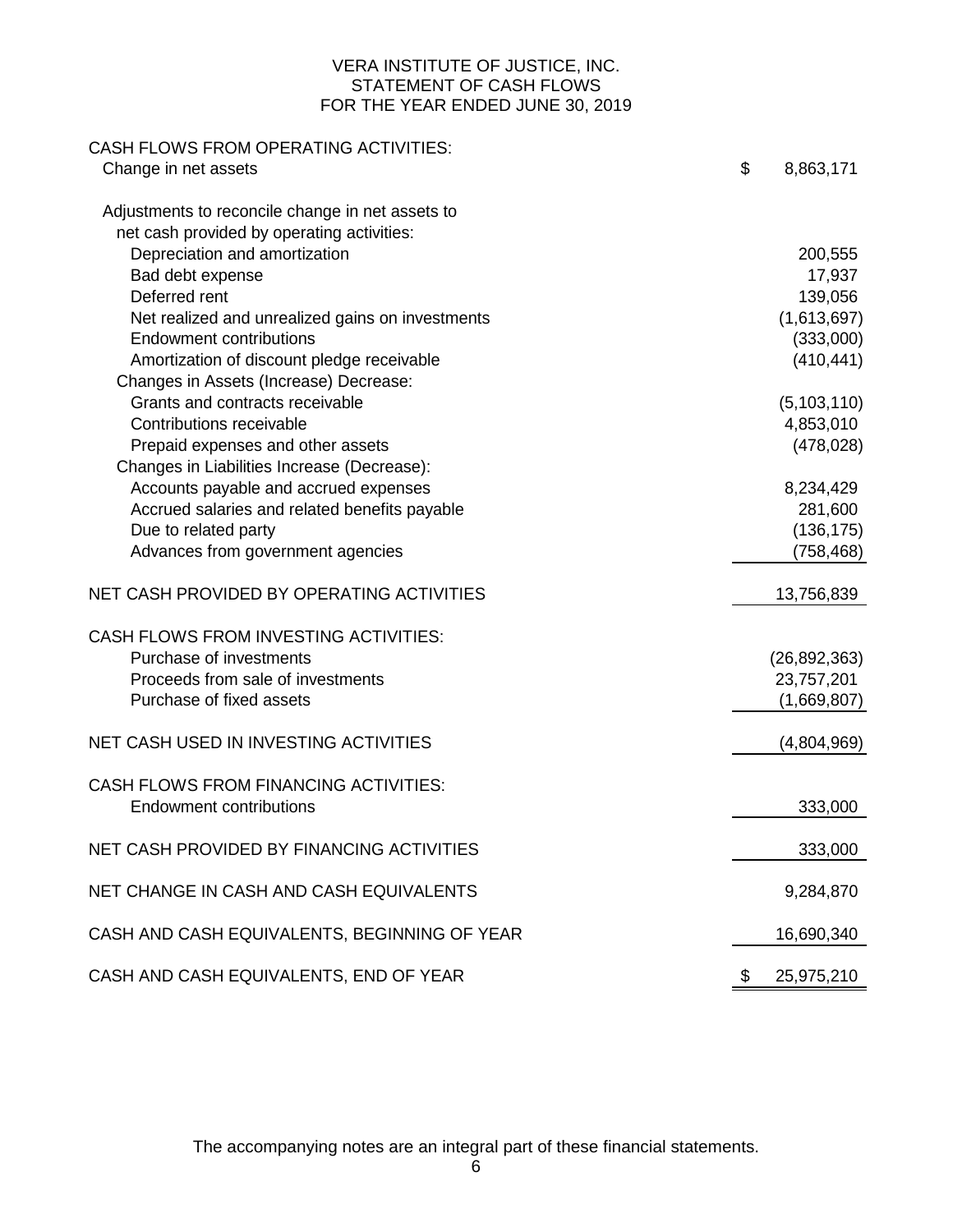#### Note 1 - Nature of Operations

Vera Institute of Justice, Inc. ("Vera") was organized under the Not-for-Profit Corporation Law of the State of New York and is qualified as a public charity under Section 501(c)(3) of the Internal Revenue Code (the "Code"). Vera is therefore exempt from federal income tax under Section 501(a) of the Code.

Vera's mission is to drive change and urgently build and improve justice systems that ensure fairness, promote safety, and strengthen communities. Vera works with others who share its vision to tackle the most pressing injustices of our day - from the causes and consequences of mass incarceration, racial disparities, and the loss of public trust in law enforcement, to the unmet needs of the vulnerable, the marginalized, and those harmed by crime and violence. Vera's primary source of funding is government grants and contributions.

#### Note 2 - Summary of Significant Accounting Policies

## Adoption of FASB ASU No. 2016-14 - *Not-for-Profit Entities (Topic 958): Presentation of Financial Statements of Not-for-Profit Entities*

Effective July 1, 2018, Vera adopted the provisions of Financial Accounting Standards Board ("FASB") Accounting Standards Update ("ASU") No. 2016-14, *Not-for-Profit Entities (Topic 958): Presentation of Financial Statements of Not-for-Profit Entities* on a retrospective basis. This ASU provides for changes in financial statement presentation that affect classification of net assets and presentation of expenses. It also provides for enhanced disclosures of board designated funds, methods used to allocate costs among functions and available resources and liquidity.

#### Basis of Accounting

The accompanying financial statements have been prepared on the accrual basis of accounting in accordance with accounting principles generally accepted in the United States of America ("U.S. GAAP").

#### Use of Estimates

The preparation of financial statements in conformity with U.S. GAAP requires management to make estimates and assumptions that affect the reported amounts of assets and liabilities and disclosure of contingent assets and liabilities at the date of the financial statements and the reported amounts of revenues and expenses during the reporting period. Actual results could differ from those estimates.

#### Cash and Cash Equivalents

Vera considers all highly liquid investments with a maturity of three months or less when purchased to be cash equivalents. Vera places its temporary cash investments with high credit quality financial institutions.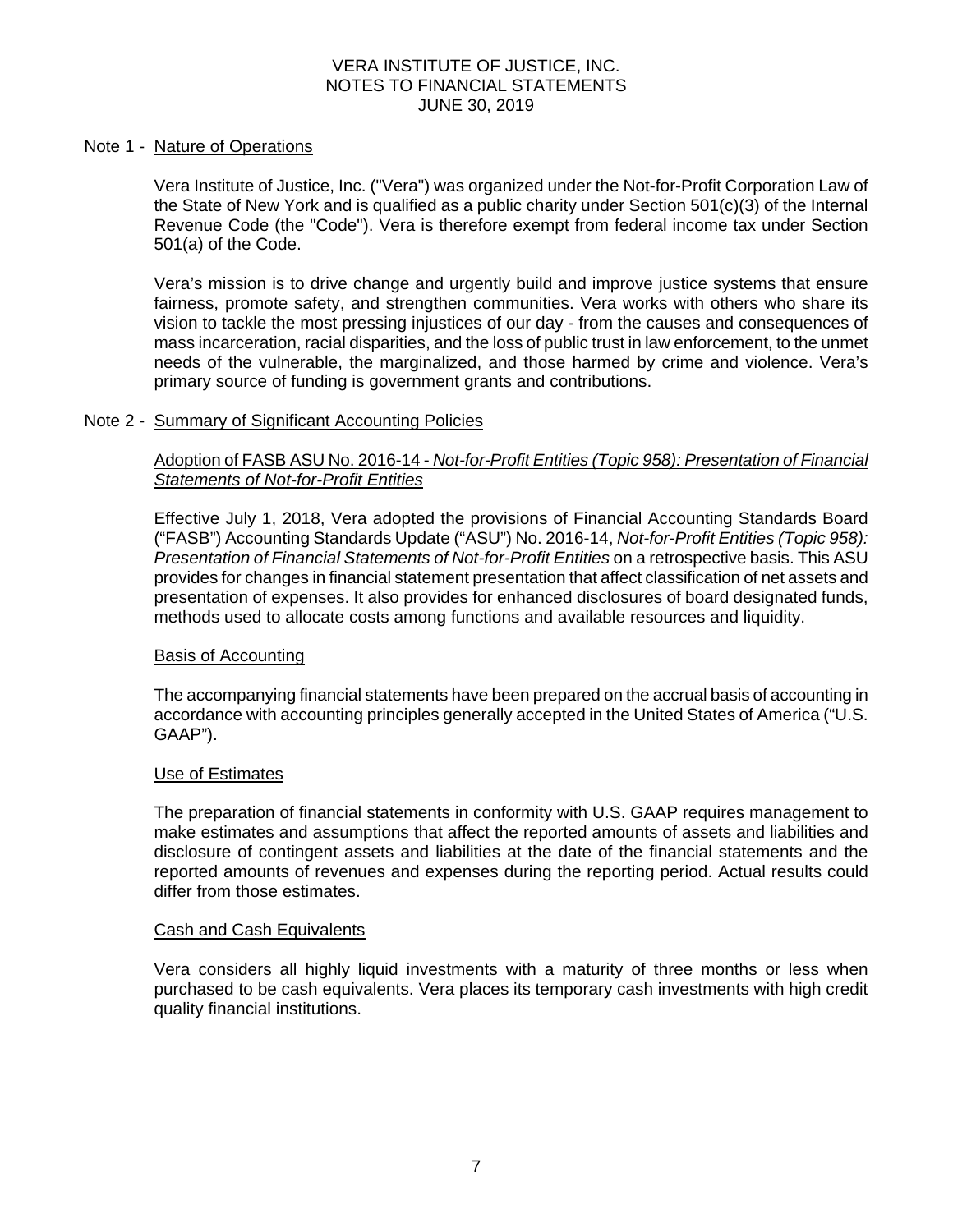## Note 2 - Summary of Significant Accounting Policies (cont'd.)

## Fair Value of Financial Instruments

Fair value is defined as the price that would be received to sell an asset or paid to transfer a liability in an orderly transaction between market participants at the measurement date. To increase the comparability of fair value measurements, a three-tier fair value hierarchy, which prioritizes the inputs used in the valuation methodologies, is as follows:

Level 1 - Valuations based on quoted prices for identical assets and liabilities in active markets.

Level 2 - Valuations based on observable inputs other than quoted prices included in Level 1, such as quoted prices for similar assets or liabilities in active markets, quoted prices for identical or similar assets and liabilities in markets that are not active, or other inputs that are observable or can be corroborated by observable market data.

Level 3 - Valuations based on unobservable inputs when little or no market data is available. These valuations require significant judgment.

At June 30, 2019, the cost basis of Vera's financial instruments, including cash and cash equivalents, grants and contracts receivable, contributions receivable, accounts payable and accrued expenses, accrued salaries and related benefits payable and advances from government agencies, approximated fair value due to the short maturity of these instruments.

Refer to Note 5 - Fair Value Measurements for assets measured at fair value.

#### Investments

Investments are stated at the readily determinable fair value in accordance with the Not-for-Profit Entities topic of the FASB Accounting Standards Codification ("ASC"). All interest, dividends and realized and unrealized gains and losses are reported in the statement of activities as increases or decreases in net assets without donor restrictions unless their use is restricted by explicit donor stipulations or by law. Investments for which fair value is measured using net asset value per share as a practical expedient have not been categorized within the fair value hierarchy.

#### Grant Revenue, Receivables and Advances from Government Agencies

Government grants and contract receivables are recorded when earned based on expenses that have been incurred for the purposes specified by the grantors. To the extent amounts received exceed amounts spent, Vera establishes advances from government funders. For deliverables and fixed-price contracts, revenue is recorded when the deliverable is met or on the established time interval as described in the contract, respectively.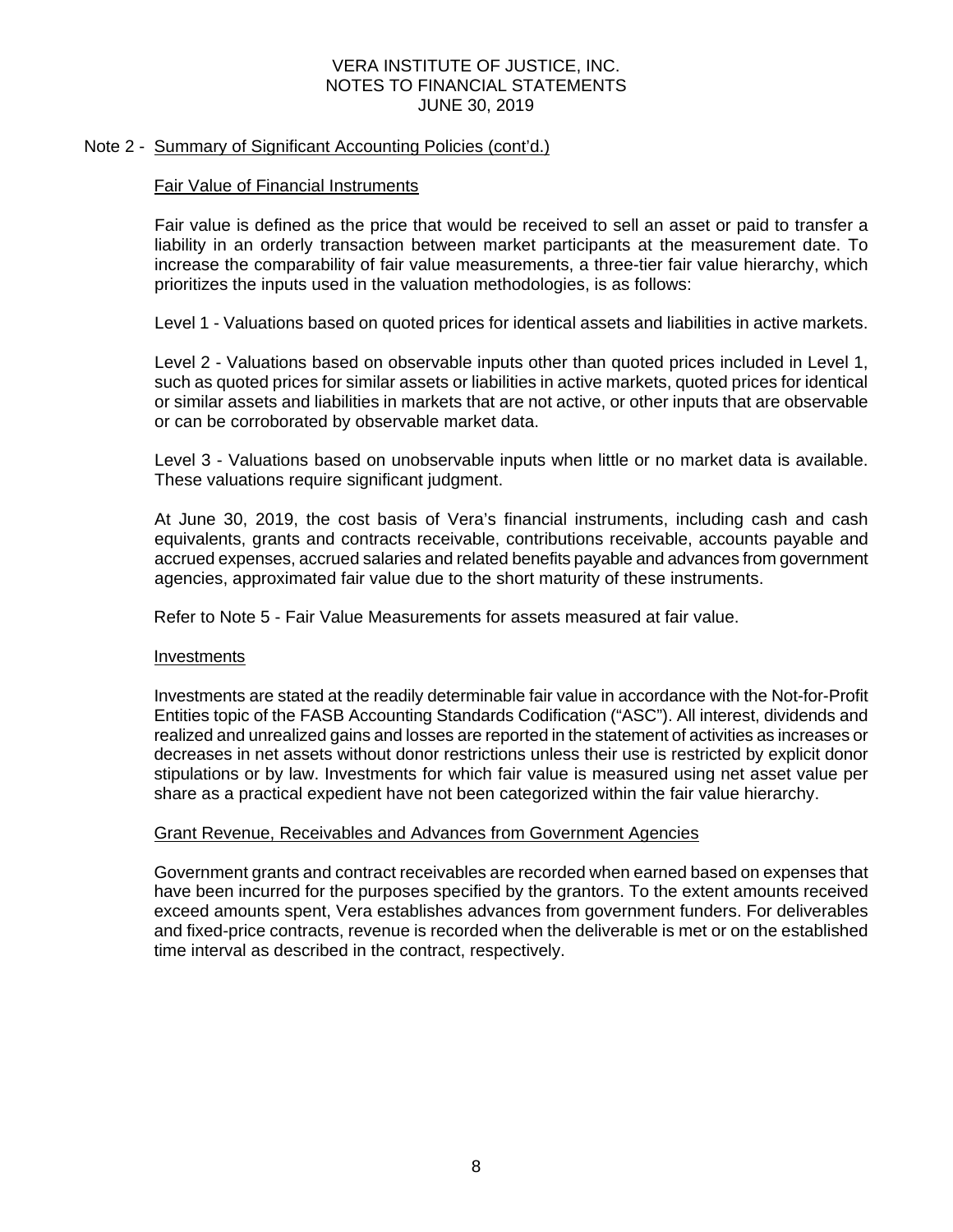## Note 2 - Summary of Significant Accounting Policies (cont'd.)

## Contributions and Contributions Receivable

Vera reports gifts of cash or other assets as restricted support if they are received with donor stipulations that limit the use of the donated assets. When a donor restriction expires, that is, when a stipulated time restriction ends or purpose restriction is accomplished, net assets with donor restrictions are reclassified to net assets without donor restrictions and reported in the statement of activities as net assets released from restrictions. Contributed securities are valued at the fair value of the asset on the date of the actual receipt of the gift.

Contributions, including unconditional promises to give, are recorded as revenue. All contributions are available for unrestricted use unless specifically restricted by the donor. Conditional promises to give are recognized when the conditions on which they depend are substantially met. Unconditional promises to give due in the next year are recorded at their net realizable value. Unconditional promises to give due in subsequent years are reported at the present value of their net realizable value, using risk-free interest rates applicable to the years in which the pledges are to be received. Vera does not accrue interest on past due receivables.

#### Allowance for Doubtful Accounts

Vera determines whether an allowance for uncollectable accounts should be provided for grants and contributions receivable. Such estimates are based on management's assessment of the aged basis of its contributions and other sources, current economic conditions and historical information. Grants and contributions receivable are written off against the allowance for doubtful accounts when all reasonable collection efforts have been exhausted. At June 30, 2019, there is no allowance for doubtful accounts.

#### Fixed Assets

Fixed assets are stated at cost. The costs of additions and betterments are capitalized when they exceed \$5,000 and have a useful life of over one year. Expenditures for repairs and maintenance are expensed in the period incurred. When items are sold or retired, the related costs and accumulated depreciation are removed from the accounts and any gain or loss is included in income. Depreciation of furniture and equipment is provided utilizing the straight-line method. Leasehold improvements are amortized over the lesser of the remaining term of the lease or the useful life of the improvement utilizing the straight-line method.

Useful lives are as follows:

| Computer equipment | 5 years            |
|--------------------|--------------------|
| Furniture          | <sup>7</sup> vears |
| Office equipment   | 5 years            |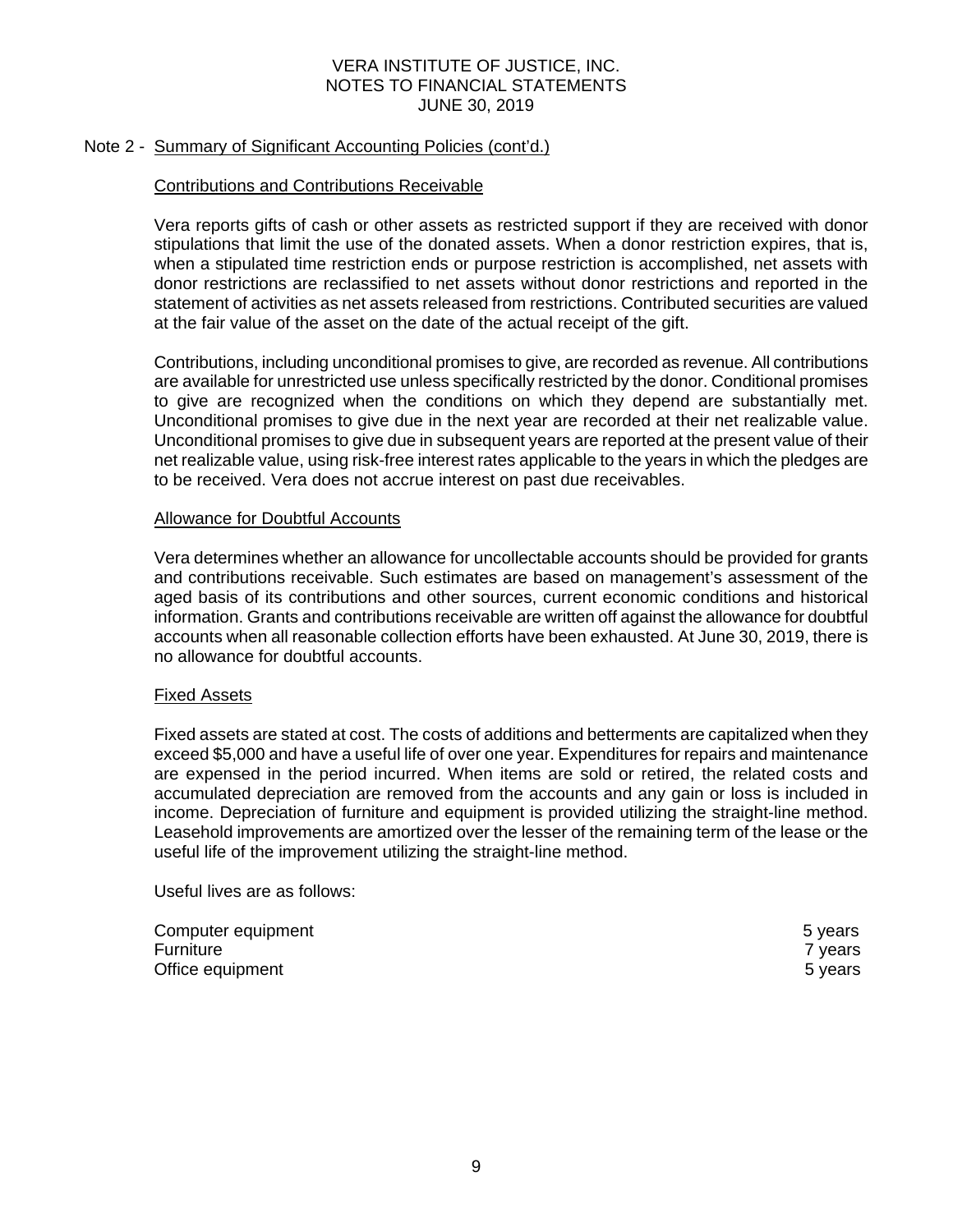## Note 2 - Summary of Significant Accounting Policies (cont'd.)

#### Net Assets

Net Assets without donor restrictions include funds having no restrictions as to use or purpose imposed by donors. Net assets with donor restrictions - board designated represent funds designated by the Board of Trustees as a special allocation for enhancing specific program activities. Net assets with donor restrictions - purpose restricted are those net assets that are restricted by the donors for specific purposes. Net assets with donor restrictions - endowment funds are those net assets whose principal may not be expended. The donors may or may not restrict the use of investment income.

Vera, who was the sole member of Common Justice, Inc., passed a resolution to legally separate effective July 1, 2018. On the previously issued consolidated financial statements, the consolidated net assets were \$74,477,295 and after the separation, the resulting net assets of Vera, as of July 1, 2018, were \$69,388,013, which is reflected in the accompanying financial statements.

## Functional Reporting

The statement of functional expenses report certain categories of expenses that are attributable to one or more program functions within Vera. Those expenses include salaries and fringe benefits, subcontractors and pass-through funding, rent and depreciation and amortization. Salaries and fringe benefits are allocated across programs based on the proportional share of the employee's full-time equivalent charged to that program or a prescribed time study methodology. Subcontracts and pass-through funding is charged directly to the programs that benefit from the services. Rent and depreciation and amortization are allocated based on usable square footage.

#### Operating Leases

Operating lease expense has been recorded on the straight-line basis over the life of the lease. Deferred rent has been recorded for the difference between the fixed payment and rent expense.

#### Measure of Operations

Changes in net assets from operations include all revenues and expenses for the period except for investment income or loss.

#### Accounting for Uncertainty in Income Taxes

Vera applies the provisions pertaining to uncertain tax provisions of FASB ASC Topic 740, *Income Taxes*, and has determined that there are no material uncertain tax positions that require recognition or disclosure in the financial statements. Vera is subject to routine audits by taxing jurisdictions; however, there are currently no audits for any tax periods in progress. Vera believes it is no longer subject to income tax examinations prior to 2016.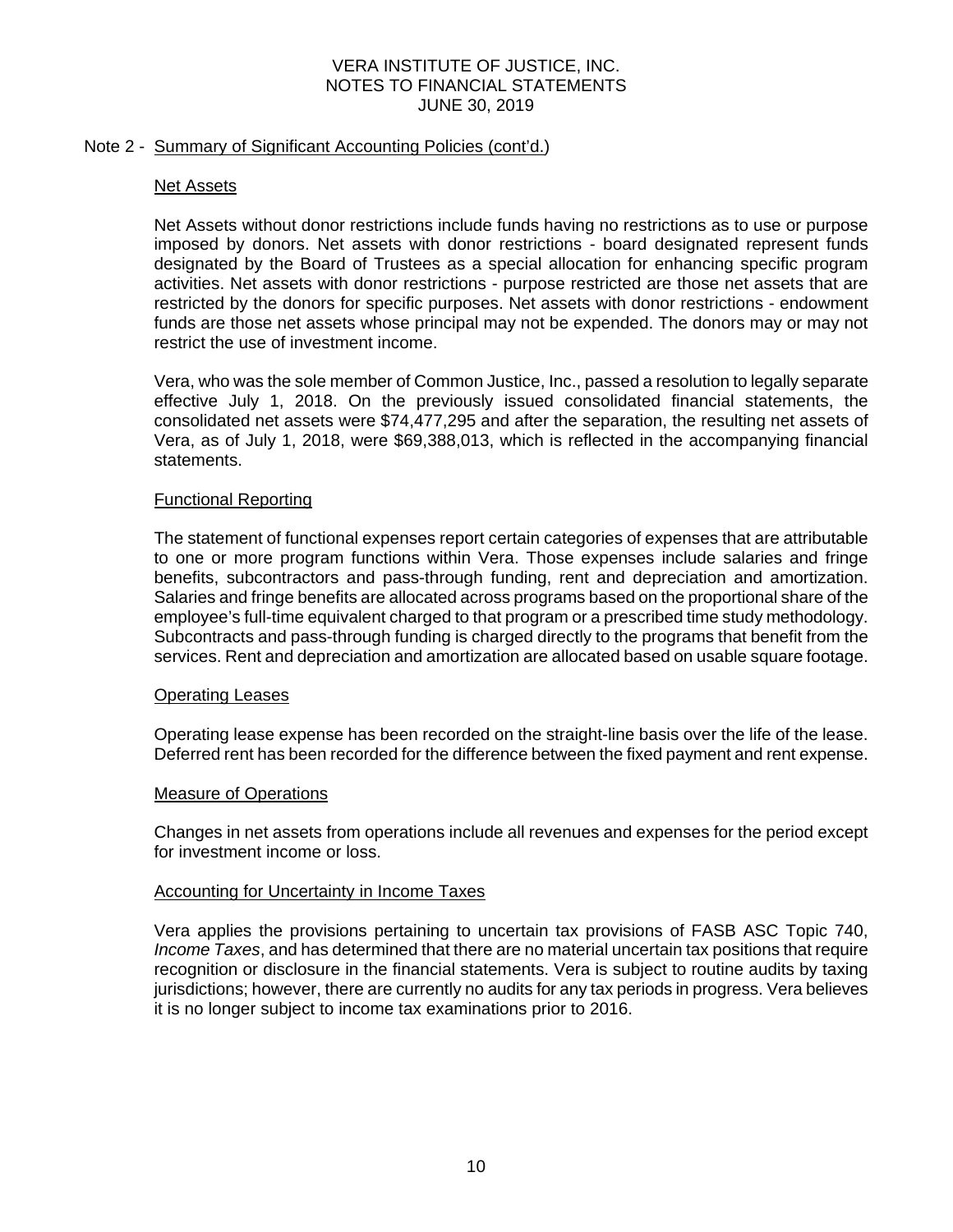## Note 2 - Summary of Significant Accounting Policies (cont'd.)

#### Upcoming Accounting Pronouncements

#### ASU No. 2018-08

In June 2018, the FASB issued ASU No. 2018-08, *Clarifying the Scope and Accounting Guidance for Contributions Received and Contributions Made*, which will assist organizations in evaluating the transfer of assets and the nature of the related transaction. Organizations will be required to determine whether transactions should be accounted for as contributions (nonreciprocal transactions) or as exchange (reciprocal) transactions and if a contribution is conditional. The guidance in this ASU requires that organizations determine whether a contribution is conditional based on whether an agreement includes a barrier that must be overcome and either a right of return of assets transferred or a right of release of a promisor's obligation to transfer assets. The presence of both indicates that the recipient is not entitled to the transferred assets or a future transfer of assets until it has overcome any barriers in the agreement.

For nonpublic entities who are recipients, the amendments of ASU No. 2018-08 are effective for annual reporting periods beginning after December 15, 2018, and interim periods within annual periods beginning after December 15, 2019. Early application is permitted for all entities.

#### ASU No. 2016-02

In February 2016, the FASB issued ASU No. 2016-02, *Leases (Topic 842)*. This ASU is the result of a joint project of the FASB and the International Accounting Standards Board ("IASB") to increase transparency and comparability among organizations by recognizing lease assets and lease liabilities on the balance sheet and disclosing key information about leasing arrangements for U.S. GAAP and International Financial Reporting Standards ("IFRS"). The guidance in this ASU affects any entity that enters into a lease (as that term is defined in this ASU), with some specified scope exemptions. The guidance in this ASU will supersede FASB ASC Topic 840, *Leases*.

The ASU provides that lessees should recognize lease assets and lease liabilities on the balance sheet for leases previously classified as operating leases that exceed 12 months, including leases existing prior to the effective date of this ASU. It also calls for enhanced leasing arrangement disclosures.

For nonpublic entities, the amendments of ASU No. 2016-02 are effective for annual reporting periods beginning after December 15, 2020, and interim periods within annual periods beginning after December 15, 2021, based on the FASB's vote at its October 16, 2019 meeting to defer the implementation dates by one year. Early application is permitted for all entities.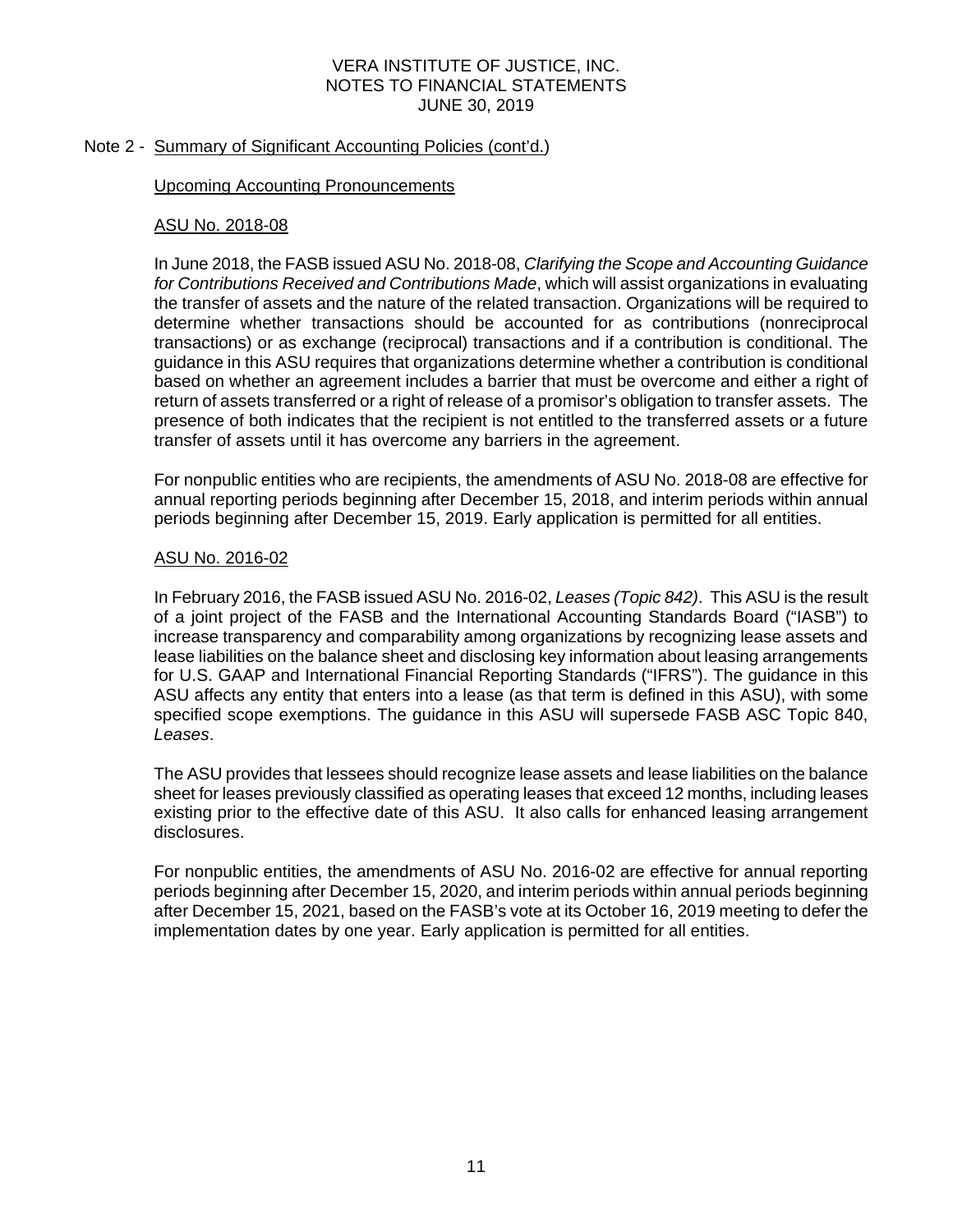## Note 2 - Summary of Significant Accounting Policies (cont'd.)

#### Upcoming Accounting Pronouncements (cont'd.)

## ASU No. 2014-09

In May 2014, the FASB issued ASU No. 2014-09, *Revenue from Contracts with Customers (Topic 606)*. This ASU is the result of a joint project of the FASB and the IASB to clarify the principles for recognizing revenue and to develop a common revenue standard for U.S. GAAP and IFRS. The guidance in this ASU affects any entity that either enters into contracts with customers to transfer goods or services or enters into contracts for the transfer of nonfinancial assets unless those contracts are within the scope of other standards.

The ASU provides that an entity should recognize revenue to depict the transfer of promised goods or services to customers in an amount that reflects the consideration to which the entity expects to be entitled in exchange for those goods or services. An entity should apply the following five-step process to recognize revenue:

- Step 1: Identify the contract with a customer.
- Step 2: Identify the performance obligations in the contract.
- Step 3: Determine the transaction price.
- Step 4: Allocate the transaction price to the performance obligations in the contract.
- Step 5: Recognize revenue when (or as) the entity satisfies a performance obligation.

For nonpublic entities, the amendments of ASU No. 2014-09 are effective for annual reporting periods beginning after December 15, 2018, and interim periods within annual periods beginning after December 15, 2019. Early application is permitted under certain circumstances.

Vera has not yet determined if these ASUs will have a material effect on its financial statements.

#### Note 3 - Concentration of Credit Risk

Vera maintains cash balances in several financial institutions which are insured by the Federal Deposit Insurance Corporation ("FDIC") for up to \$250,000 per institution. From time to time, Vera's balances may exceed these limits.

#### Note 4 - Investment Income

For the year ended June 30, 2019, investment income (loss) consists of:

| Dividend and interest income                 |  | 976.613    |
|----------------------------------------------|--|------------|
| Realized and unrealized gains on investments |  | 1,613,697  |
| Investment advisory expense                  |  | (130, 419) |
|                                              |  | 2,459,891  |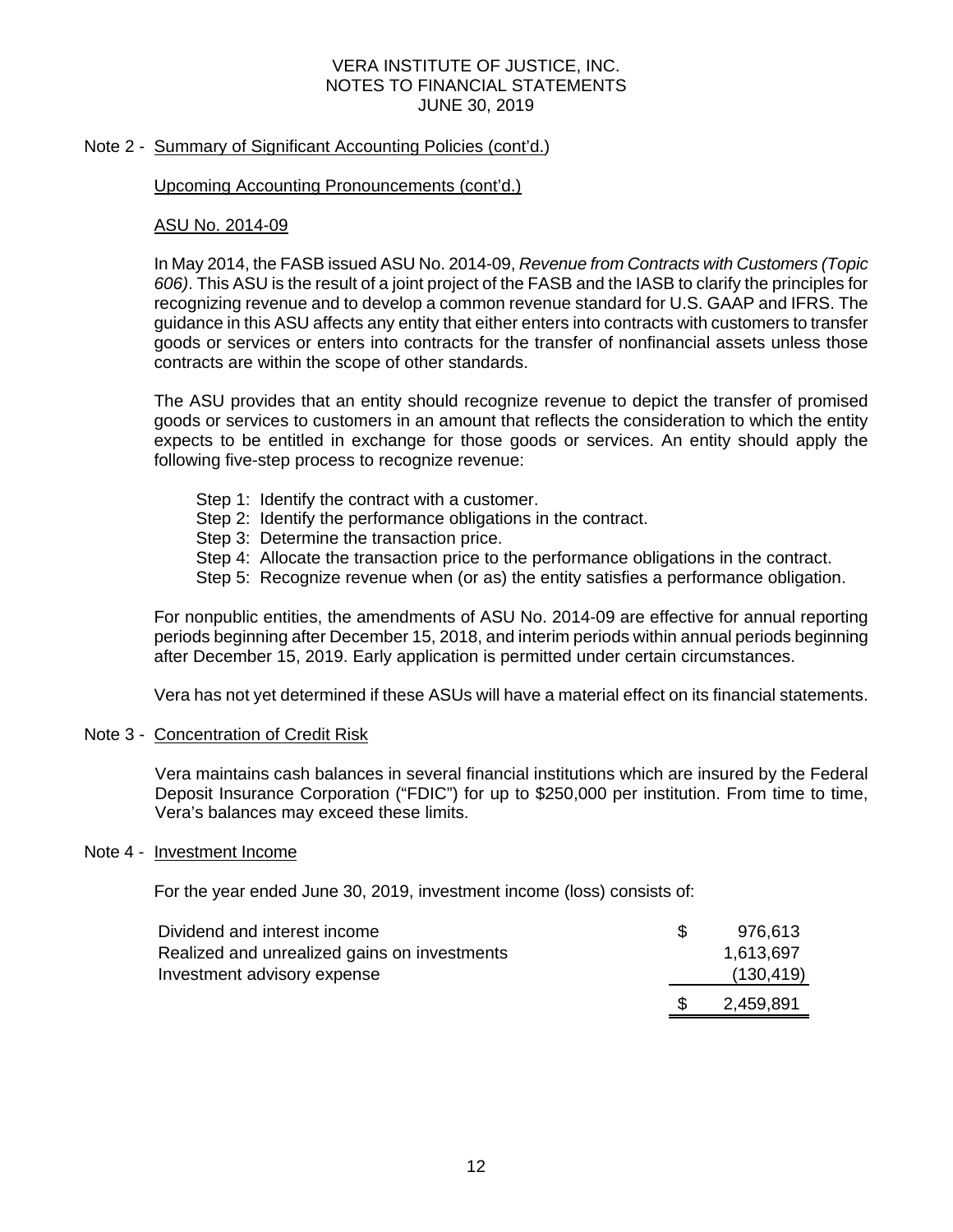#### Note 5 - Fair Value Measurements

Vera measures its investment at fair value. Fair value is an exit price, representing the amount that would be received on the sale of an asset or that would be paid to transfer a liability in an orderly transaction between market participants. As a basis for considering such assumptions, a three-tier fair value hierarchy is used which prioritizes the inputs in the valuation methodologies in measuring fair value.

The methodology for measuring fair value specifies a hierarchy of valuation techniques based upon whether the inputs to those valuation techniques reflect assumptions other market participants would use based upon market data obtained from independent sources (observable inputs) or reflect the Vera's own assumptions of market participant valuation (unobservable inputs).

Investments in mutual funds are valued using market prices in active markets. Level 1 instrument valuations are obtained from real-time quotes for transactions in active exchange markets involving identical assets. Level 2 instrument valuations are obtained from quoted prices for identical assets in inactive markets.

The following table presents Vera's assets that are measured on a recurring basis at June 30, 2019:

|                                                 | Level 1          |    | Level 2                  |   | Total      |
|-------------------------------------------------|------------------|----|--------------------------|---|------------|
| Equity and fixed income mutual funds:           |                  |    |                          |   |            |
| Domestic equity                                 | \$<br>13,924,805 | S  | ۰                        | S | 13,924,805 |
| International equity                            | 2,768,296        |    | ۰                        |   | 2,768,296  |
| Emerging markets                                | 1,001,750        |    | $\overline{\phantom{0}}$ |   | 1,001,750  |
| Credit sensitive/liquid strategies fixed income | 7,218,250        |    | -                        |   | 7,218,250  |
| Fixed income bonds                              |                  |    | 7,780,215                |   | 7,780,215  |
|                                                 |                  |    |                          |   |            |
|                                                 | \$<br>24,913,101 | \$ | 7,780,215                |   | 32,693,316 |

#### Note 6 - Contributions Receivable

At June 30, 2019, contributions receivable, net consist of the following:

| Receivable in less than one year                        | S | 8,307,321  |
|---------------------------------------------------------|---|------------|
| Receivable in one to five years                         |   | 10,166,195 |
| Total                                                   |   | 18,473,516 |
| Less: Discount to net present value (with rates ranging |   |            |
| from 2.52% to 2.73%)                                    |   | 410,441    |
|                                                         |   |            |
| Net contributions receivable                            |   | 18,063,075 |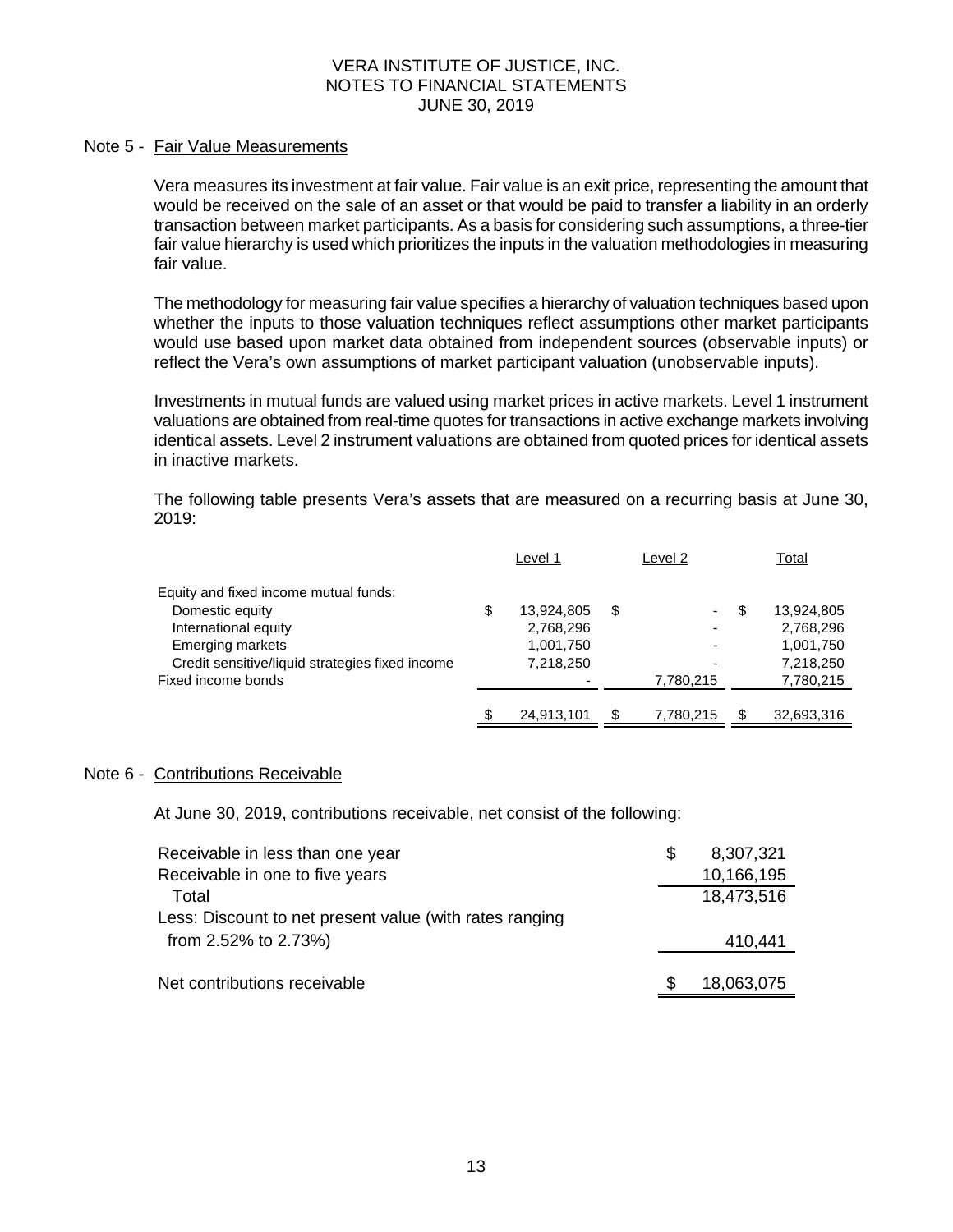#### Note 7 - Fixed Assets

Fixed assets, net consist of the following:

| Leasehold improvements                          | \$  | 2,739,186 |
|-------------------------------------------------|-----|-----------|
| Computer equipment                              |     | 584,043   |
| Furniture                                       |     | 342,678   |
| Office equipment                                |     | 170,953   |
|                                                 |     | 3,836,860 |
| Less: Accumulated depreciation and amortization |     | 2,002,480 |
|                                                 |     |           |
|                                                 | \$. | 1,834,380 |

The remaining estimated cost to complete the leasehold improvements is approximately \$5,810,000. Construction was completed in September 2019.

#### Note 8 - Endowments

Vera maintains donor-restricted and board designated endowment funds that are established for a variety of purposes. As required by U.S. GAAP, net assets associated with endowment funds are classified and reported based on the existence or absence of donor-imposed restrictions.

Vera classifies as net assets with donor restrictions - endowment (a) the original value of gifts donated to the permanent endowment, (b) the original value of subsequent gifts to the permanent endowment, and (c) accumulations to the permanent endowment made in accordance with the direction of the applicable donor gift instrument at the time the accumulation is added to the fund. In addition, Vera classifies any unspent accumulated earnings as part of net assets with donor restrictions - endowment.

Vera considers the following factors in making a determination to appropriate or accumulate donorrestricted endowment funds: (1) the duration and preservation of the various funds, (2) the purposes of Vera and donor-restricted endowment funds, (3) general economic conditions, (4) the possible effect of inflation and deflation, (5) the expected total return from income and the appreciation of investments, (6) other resources of Vera, (7) Vera's investment policies, and (8) when appropriate, alternatives to spending from the donor-restricted endowment funds and the possible effects of those alternatives on Vera.

The Endowment Fund (the "Fund") was established in fiscal year 1987 as a board designated fund to function as and to achieve the same general purposes as an endowment. Policy guidelines established by Vera's Board of Trustees incorporate this requirement and provide that the Fund was to be known as the "Endowment Fund."

The Fund continues to be accounted for in a separate, segregated fund and the Finance and Investment Committee of Vera's Board of Trustees continues to exercise investment decisions and establishes and maintains investment guidelines and strategies.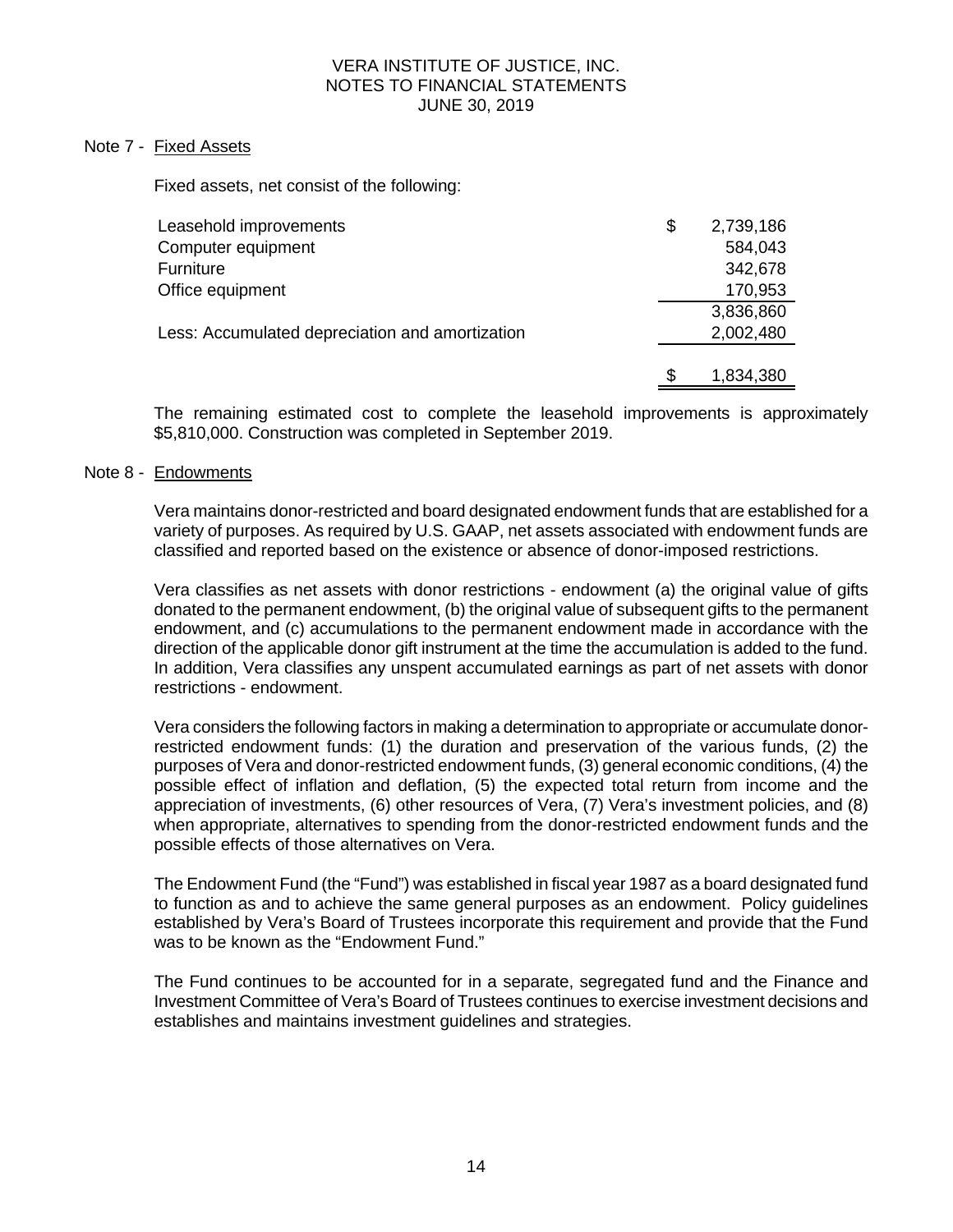## Note 8 - Endowments (cont'd.)

Vera's investment and spending policies attempt to provide a predictable stream of funding to programs supported by its endowment funds while also maintaining the purchasing power of those endowment assets over the long-term. Accordingly, the investment process seeks to achieve an after-cost total real rate of return, including investment income as well as capital appreciation, which exceeds the annual distribution with acceptable levels of risk. Endowment assets are invested in a well-diversified asset mix, which includes equity and debt securities, that is intended to result in a consistent inflation-protected rate of return that has sufficient liquidity to make an annual distribution of 5%, while growing the funds if possible. Investment risk is measured in terms of the total Endowment Fund; investment assets and allocation between asset classes and strategies are managed to not expose the fund to unacceptable levels of risk. During 2019, the Board of Trustees voted to not make any appropriations.

Endowment net asset composition by type of fund at June 30, 2019 is as follows:

|                                                                      | <b>Without Donor</b><br><b>Restrictions</b> |                  |     | With Donor<br><b>Restrictions</b> | Total |                       |  |
|----------------------------------------------------------------------|---------------------------------------------|------------------|-----|-----------------------------------|-------|-----------------------|--|
| Donor-restricted endowment funds<br>Board-designated endowment funds | \$                                          | ۰.<br>26,761,719 | \$. | 917.000                           | S     | 917,000<br>26,761,719 |  |
| Total                                                                |                                             | 26,761,719       |     | 917,000                           |       | 27,678,719            |  |

Changes in endowment net assets for the year ended June 30, 2019 are as follows:

|                                     | Board<br>Designated<br>Endowment | With Donor<br>Restrictions<br>Endowment | Total           |
|-------------------------------------|----------------------------------|-----------------------------------------|-----------------|
| Endowment net assets, June 30, 2018 | \$<br>9,091,609                  | \$<br>584.000                           | \$<br>9,675,609 |
| Contributions                       |                                  | 333,000                                 | 333,000         |
| Internal board designation          | 15,767,174                       |                                         | 15,767,174      |
| Dividend and interest income        | 515,728                          |                                         | 515,728         |
| Net realized and unrealized gains   | 1,473,121                        |                                         | 1,473,121       |
| Investment fees                     | (85,913)                         |                                         | (85, 913)       |
| Endowment net assets, June 30, 2019 | 26,761,719                       | 917,000                                 | 27,678,719      |

From time to time, the fair value of assets associated with individual donor restricted endowment funds may fall below the level that the donor or New York Prudent Management of Institutional Funds Act requires Vera to retain as a fund of perpetual duration. In accordance with U.S. GAAP, there were no deficiencies at June 30, 2019.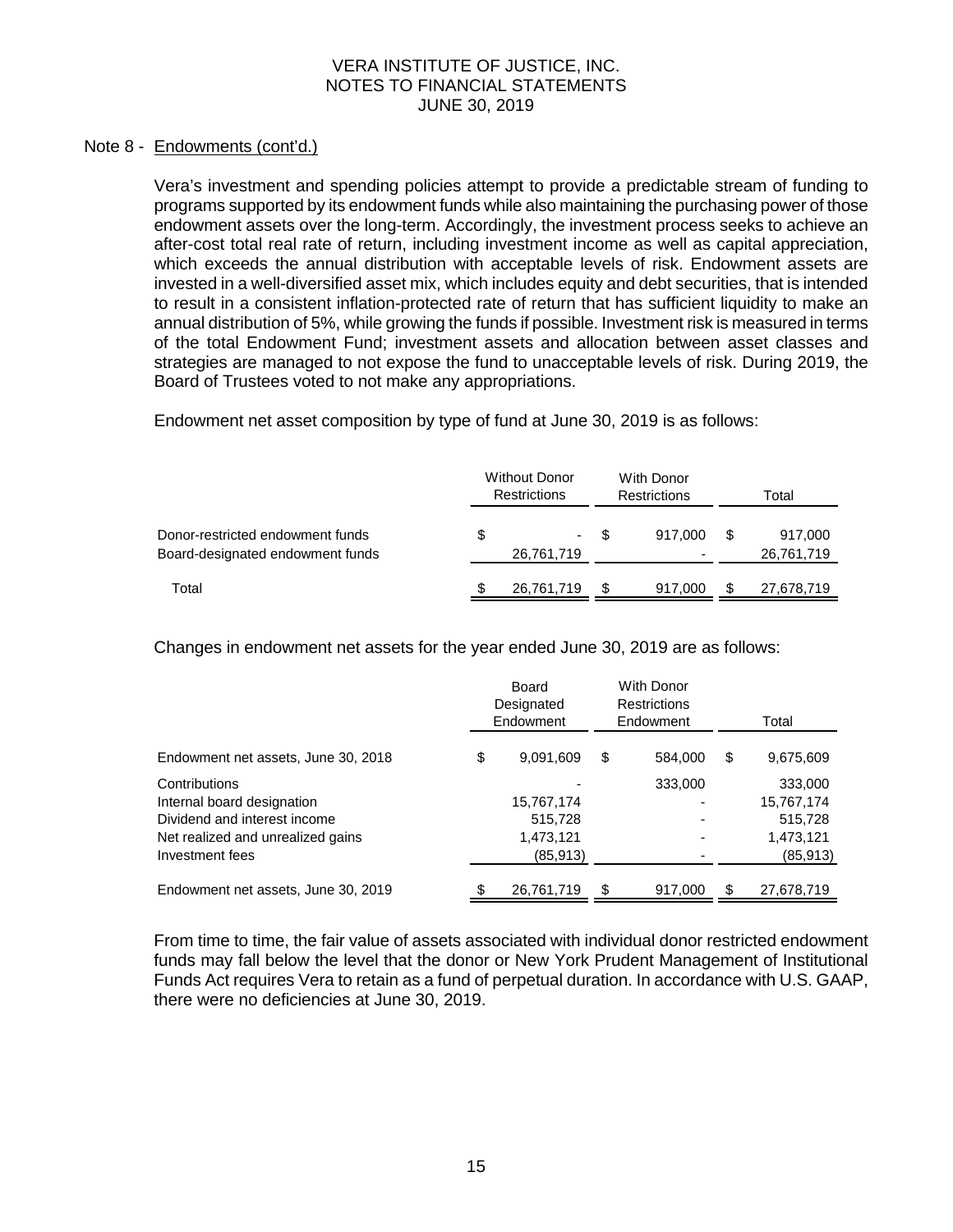## Note 9 - Line of Credit

Vera entered into a revolving line of credit agreement with a financial institution, which provides for borrowings up to \$2,500,000. This line of credit is secured by a blanket first lien on substantially all the assets of Vera and is subject to restrictive covenants. Interest is charged at the greater of the bank's prime rate (5.50% as of June 30, 2019) less 0.75%, or two hundred basis points in excess of a rate of interest determined by the bank in accordance with its customary procedures less 0.75%. There was no interest expense incurred for the year ended June 30, 2019. Vera had no outstanding balance due under the line of credit at June 30, 2019.

## Note 10 - Net Assets with Donor Restrictions and Net Assets Released from Restrictions

At June 30, 2019, net assets with donor restrictions are available for the following purposes:

| <b>Demonstration Projects</b> | \$.  | 389,282    |
|-------------------------------|------|------------|
| Centers and programs          |      | 15,216,715 |
| General and administrative    |      | 289,985    |
| Planning and research         |      | 314,706    |
| Time restricted contributions |      | 12,563,251 |
|                               | - \$ | 28,773,939 |

Net assets with donor restrictions were released from restrictions for the year ended June 30, 2019 by incurring expenses satisfying the following:

| <b>Demonstration Projects</b> | -S | 82,291     |
|-------------------------------|----|------------|
| Centers and programs          |    | 11,554,888 |
| General and administrative    |    | 161.732    |
| Planning and research         |    | 127.134    |
| Time restricted contributions |    | 5,250,000  |
|                               | £. | 17,176,045 |

### Note11 - Employee Benefit Plans

Vera maintains a defined contribution group pension plan whereby contributions are made in an amount equal to 5% of annual compensation for all eligible employees. Employees are eligible to participate in the plan if they have completed one year of service and contribute at least 3% of their annual salary to the Vera Tax Sheltered Annuity Plan ("Annuity Plan"). The Annuity Plan is a defined contribution tax sheltered annuity plan that allows employees to defer a portion of their salaries for tax purposes through payroll deductions. Contributions to the pension plan for the year ended June 30, 2019 amounted to \$549,343.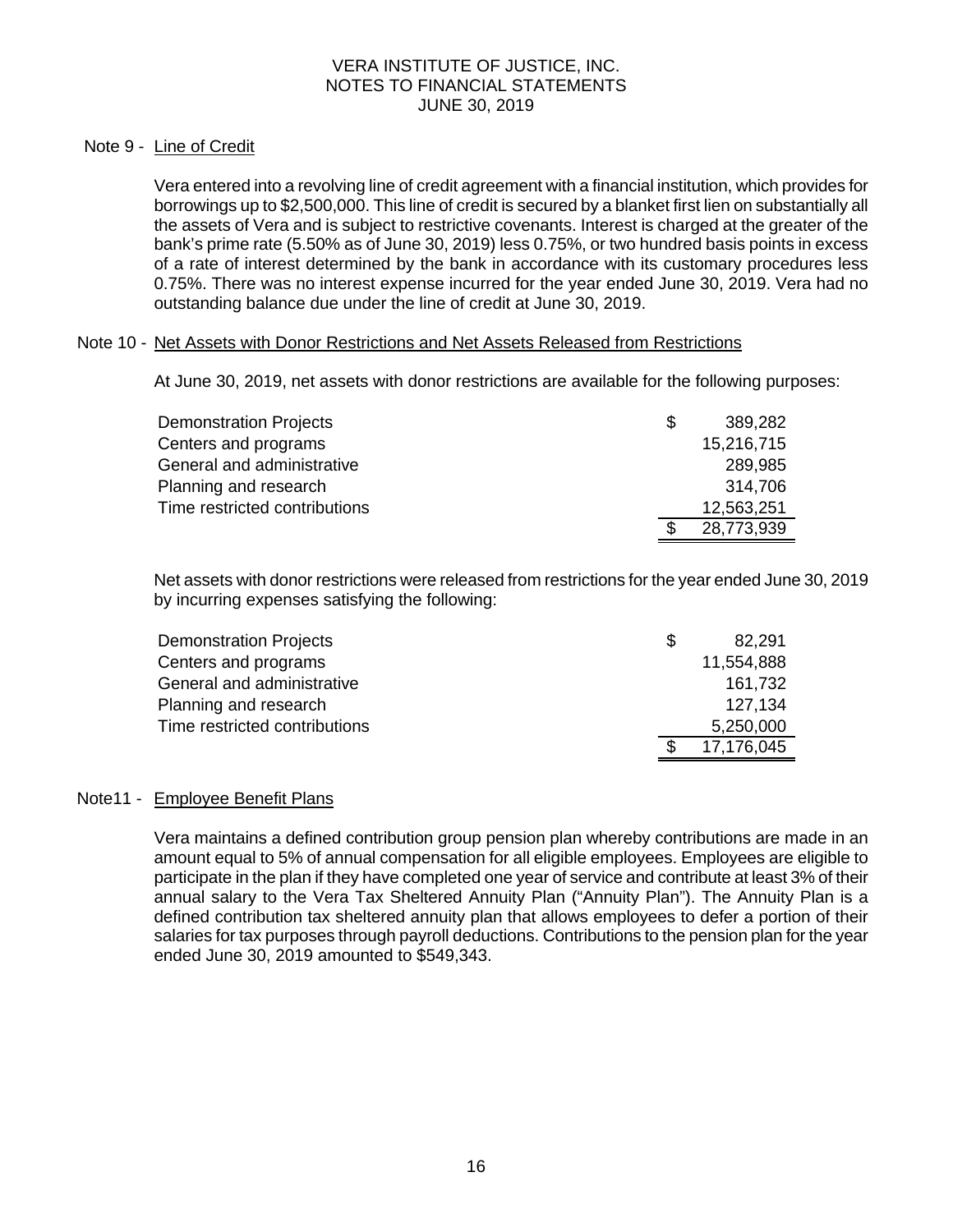#### Note 12 - Operating Leases

Vera currently has various cancellable and noncancellable property lease agreements in connection with its programs which expire at various dates through September 2034. The property leases are subject to real estate tax escalations. Rental expense for Vera under all operating leases for the year ended June 30, 2019 was \$2,375,217. The minimum annual future rental commitments are as follows:

| Years Ending June 30: |     |            |
|-----------------------|-----|------------|
| 2020                  | \$  | 1,154,211  |
| 2021                  |     | 1,369,153  |
| 2022                  |     | 1,342,427  |
| 2023                  |     | 1,302,586  |
| 2024                  |     | 1,293,330  |
| Thereafter            |     | 18,174,876 |
|                       | \$. | 24,636,583 |

#### Note 13 - Funds Held on Behalf of Others

Through the Guardianship Project, Vera acts as the court-appointed guardian for designated individuals. The Guardianship Project provides guardianship services for older adults and people with disabilities in New York City who have been determined by a judge to be unable to care for themselves. Vera's administration of these assets is limited as dictated in the Order and Judgment, which limits the scope of Vera's authority to handle financial tasks. At times during the year, cash balances for the Guardianship Project, which are in the designated individual's and Vera's name, may exceed the limits of FDIC insurance coverage. These amounts are not included in the accompanying financial statements.

The approximate value of the assets at June 30, 2019 is as follows:

| Cash<br><b>Securities</b> | \$. | 7,000,000<br>4,000,000 |
|---------------------------|-----|------------------------|
| Real property             |     | 24,000,000             |
|                           | \$. | 35,000,000             |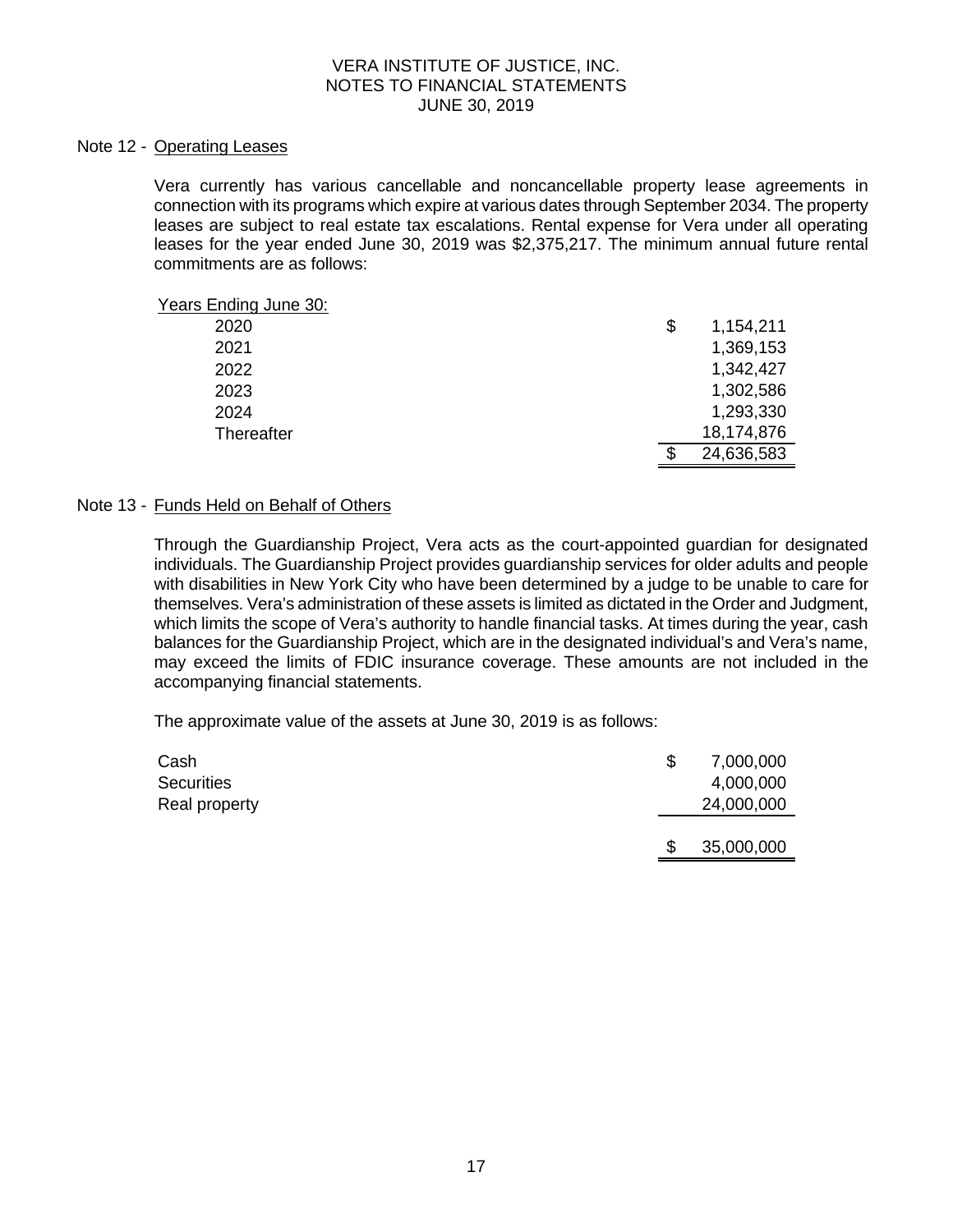#### Note 14 - Available Resources and Liquidity

Vera regularly monitors liquidity required to meet its operating needs and other contractual commitments, while also striving to maximize the investment of its available funds. Vera has various sources of liquidity at its disposal, including cash and cash equivalents, marketable debt and equity securities, and a line of credit. See Note 9 for information about Vera's line of credit.

The following reflects Vera's financial assets as of the statement of financial position date, reduced by amounts not available for general use within one year of the statement of financial position date because of contractual or donor-imposed restrictions or internal designations.

| Cash and cash equivalents                                                   | \$<br>25,975,210 |
|-----------------------------------------------------------------------------|------------------|
| Investments                                                                 | 32,693,316       |
| Accounts receivable, net                                                    | 21,683,405       |
| Contributions receivable                                                    | 18,063,075       |
| Total financial assets                                                      | 98,415,006       |
| Less: Donor imposed restrictions or conditions, or internal<br>designations |                  |
| Receivable scheduled to be collected in more than one year                  | (9,755,754)      |
| Board designated endowment                                                  | (26, 761, 719)   |
| With donor restrictions - purpose restricted                                | (28, 773, 939)   |
| With donor restrictions - endowment                                         | (917,000)        |
| Financial assets available to meet cash needs for                           |                  |
| general expenditures within one year                                        | 32,206,594       |
|                                                                             |                  |

#### Note 15 - Esperanza NY, Inc.

Vera guarantees up to \$250,000 of a \$500,000 unsecured, revolving term note that Esperanza NY, Inc., an unrelated entity, entered into with a financial institution. The line of credit agreement expires on April 5, 2020. Interest is charged at 0.5% above the prime rate, limited to 4%. No amount was outstanding at June 30, 2019.

#### Note 16 - Commitments and Contingencies

Vera has contracted with various funding agencies to perform services and receives reimbursements from federal, state and city governments. Reimbursements received under these contracts and payments are subject to audit by the federal, state and city governments. Upon audit, if discrepancies are discovered, Vera could be held responsible for refunding the amounts in question. Vera records such adjustments when the final audit amount is determined. At June 30, 2019, there were no material obligations as a result of such audits, and Vera's management believes that unaudited activities will not result in any material obligations. In the opinion of Vera's management, any liabilities that might be incurred would not have a material effect on Vera's financial position or results of operations.